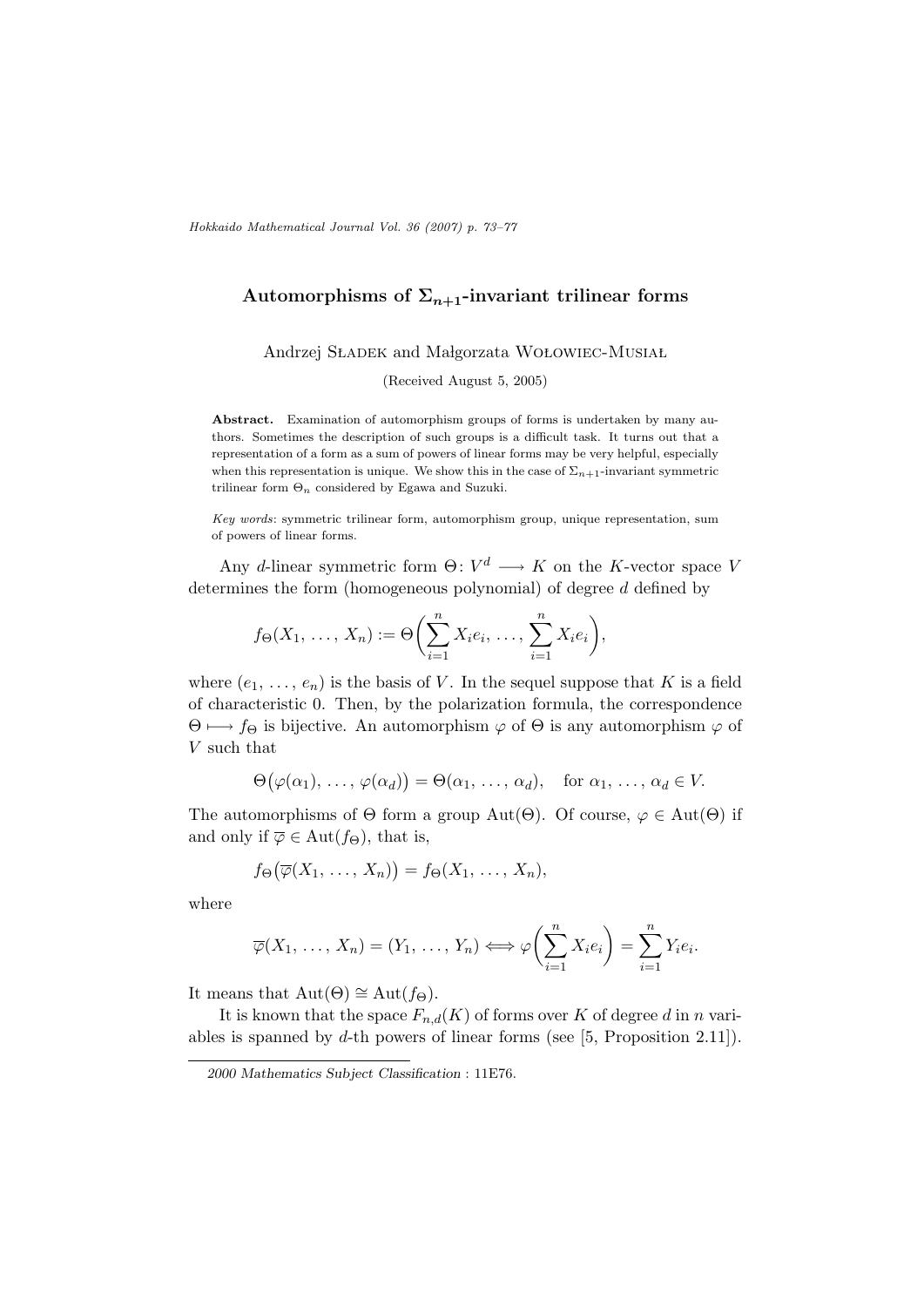Therefore any form  $f \in F_{n,d}(K)$  over an algebraically closed field K can be written in the following way

$$
f = l_1^d + \dots + l_r^d, \quad \text{where } l_j^d = (\alpha_{1j} X_1 + \dots + \alpha_{nj} X_n)^d, \ \alpha_{ij} \in K. \tag{1}
$$

It is obvious that any automorphism of  $V$  that permutes the summands in (1) belongs to Aut(f). Thus, if we know the representation (1) of f, then we get certain information about automorphisms of  $f$ . It can happen that when r is fixed the representation (1) of f is unique (that is, the linear forms  $l_1, \ldots, l_r$  are unique up to reordering and multiplying by dth roots of unity). In such a case we can derive from (1) the complete information about  $Aut(f)$ . Uniqueness of the representation of forms as a sum of powers of linear forms was discussed by many authors in the previous century. However, usually generic forms were considered. Nice exposition of the results presents the book by A. Iarrobino and V. Kanev [4]. Information on unique representation of special forms one can find among others in [5], [1] and [2]. The influence of a given representaion (1) of f on the structure of Aut( $f$ ) will be examined in [6]. In this paper we show how it works in one special case.

Egawa and Suzuki [3] considered a trilinear form constructed in the following way. Let  $\Sigma_{n+1}$  be the symmetric group on the set  $\{0, 1, \ldots, n\}$ for  $n \geq 2$  and let  $V = \langle e_1, \ldots, e_n \rangle$  be the natural *n*-dimensional irreducible  $\Sigma_{n+1}$ -module over the complex number field  $\mathbb{C}$ . That means that  $(e_1, \ldots, e_n)$  is a basis of V and  $\Sigma_{n+1}$  acts on  $\{e_0, e_1, \ldots, e_n\}$  in a standard way, where  $e_0 = -(e_1 + \cdots + e_n)$ . A  $\Sigma_{n+1}$ -invariant symmetric trilinear form  $\Theta_n$  on V was defined by

$$
\Theta_n(e_j, e_j, e_j) = n(n-1), \quad 1 \le j \le n,\n\Theta_n(e_j, e_j, e_k) = -(n-1), \quad 1 \le j, k \le n, j \ne k,\n\Theta_n(e_j, e_k, e_l) = 2, \qquad 1 \le j, k, l \le n, j \ne k \ne l \ne j.
$$

They proved that if  $\Theta$  is an arbitrary nonzero  $\Sigma_{n+1}$ -invariant symmetric trilinear form, then  $\Theta = a\Theta_n$ ,  $0 \neq a \in \mathbb{C}$ . The main result of their paper was the following theorem.

**Theorem** ([3, Theorem 2]) If  $n = 2$  or  $n \geq 4$ , then Aut $(\Theta_n) \cong \mu_3 \times \Sigma_{n+1}$ , where  $\mu_3$  is the group of complex 3rd roots of unity

The proof of this theorem was quite long. It took several pages, used a few lemmas and required considering separately the case of even and odd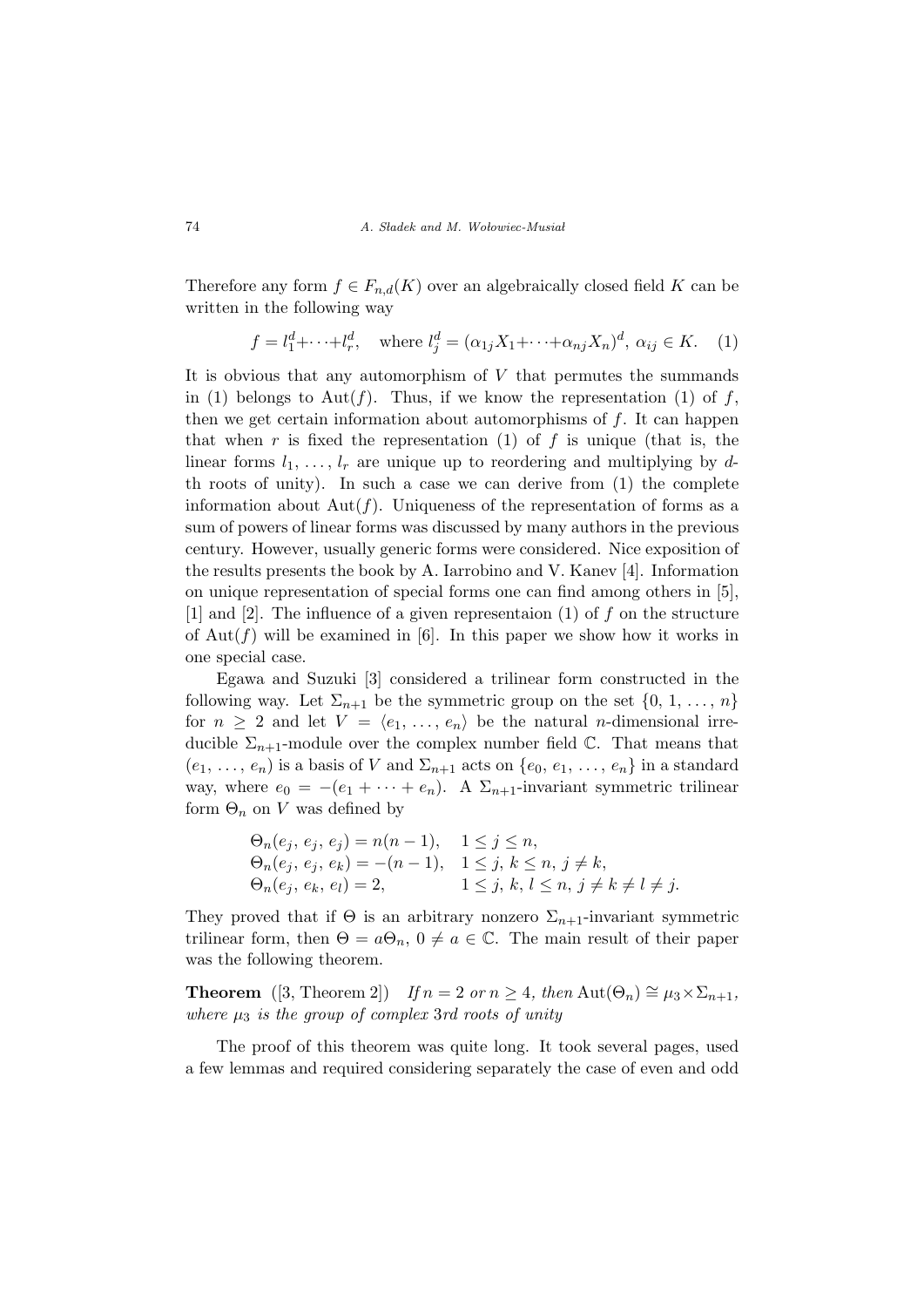n. The aim of this paper is to show for  $n \geq 4$  a very short proof using a representation of  $f_{\Theta_n}$  as a sum of third powers of linear forms. Observe that

$$
f_{\Theta_n}(X_1, ..., X_n) = \Theta_n \Biggl( \sum_{i=1}^n X_i e_i, \sum_{i=1}^n X_i e_i, \sum_{i=1}^n X_i e_i \Biggr)
$$
  
=  $n(n-1) \sum_{i=1}^n X_i^3 - 3(n-1) \sum_{\substack{i,j=1 \ i \neq j}}^n X_i^2 X_j + 12 \sum_{\substack{i,j,k=1 \ i \neq j \neq k \neq i}}^n X_i X_j X_k$   
=  $-\frac{1}{n+1} \Bigl( (X_1 + X_2 + \dots + X_n)^3 + (-nX_1 + X_2 + \dots + X_n)^3 \Bigr) + (X_1 - nX_2 + \dots + X_n)^3 + \dots + (X_1 + \dots - nX_n)^3 \Bigr).$ 

*Proof.* Suppose  $n \geq 4$ . Notice that if we apply the nonsingular linear substitution

$$
X_i \longmapsto \frac{-1}{\sqrt[3]{n+1}} (X_1 + \cdots X_{i-1} - nX_i + X_{i+1} + \cdots + X_n),
$$
  
\n $i = 1, ..., n$ 

to the form  $f_{\Theta_n}$ , then we get the form

$$
g_n(X_1, \ldots, X_n) := (-X_1 - \cdots - X_n)^3 + X_1^3 + \cdots + X_n^3.
$$

Thus it suffices to consider  $g_n$  instead of  $f_{\Theta_n}$ . It can be readily verified that  $g_n$  is nondegenerate which means that  $(0, \ldots, 0)$  is the only common zero of the partial derivatives  $\partial^2 g_n / \partial X_i \partial X_j$ , for  $i, j = 1, ..., n$ .

Now we shall show that  $g_n$  is indecomposable, that is,  $g_n$  can not be transformed by a nonsingular linear substitution to a form  $g(X_1, \ldots, X_k)$  +  $h(X_{k+1},\ldots,X_n)$ , for some forms  $g \in F_{k,3}(K)$ ,  $h \in F_{n-k,3}(K)$  and  $k \in$  $\{1, \ldots, n-1\}.$ 

Suppose that  $g_n$  is decomposable and for some nonsingular linear substitution  $\varphi$ 

$$
f(X_1, ..., X_n) := g_n(\varphi(X_1, ..., X_n))
$$
  
=  $g(X_1, ..., X_k) + h(X_{k+1}, ..., X_n),$   
 $1 \le k \le n - 1.$ 

Applying the hessian  $H$  to the sides of the above equality we have

$$
H_f(X_1, \ldots, X_n) = H_g(X_1, \ldots, X_k) H_h(X_{k+1}, \ldots, X_n).
$$
 (2)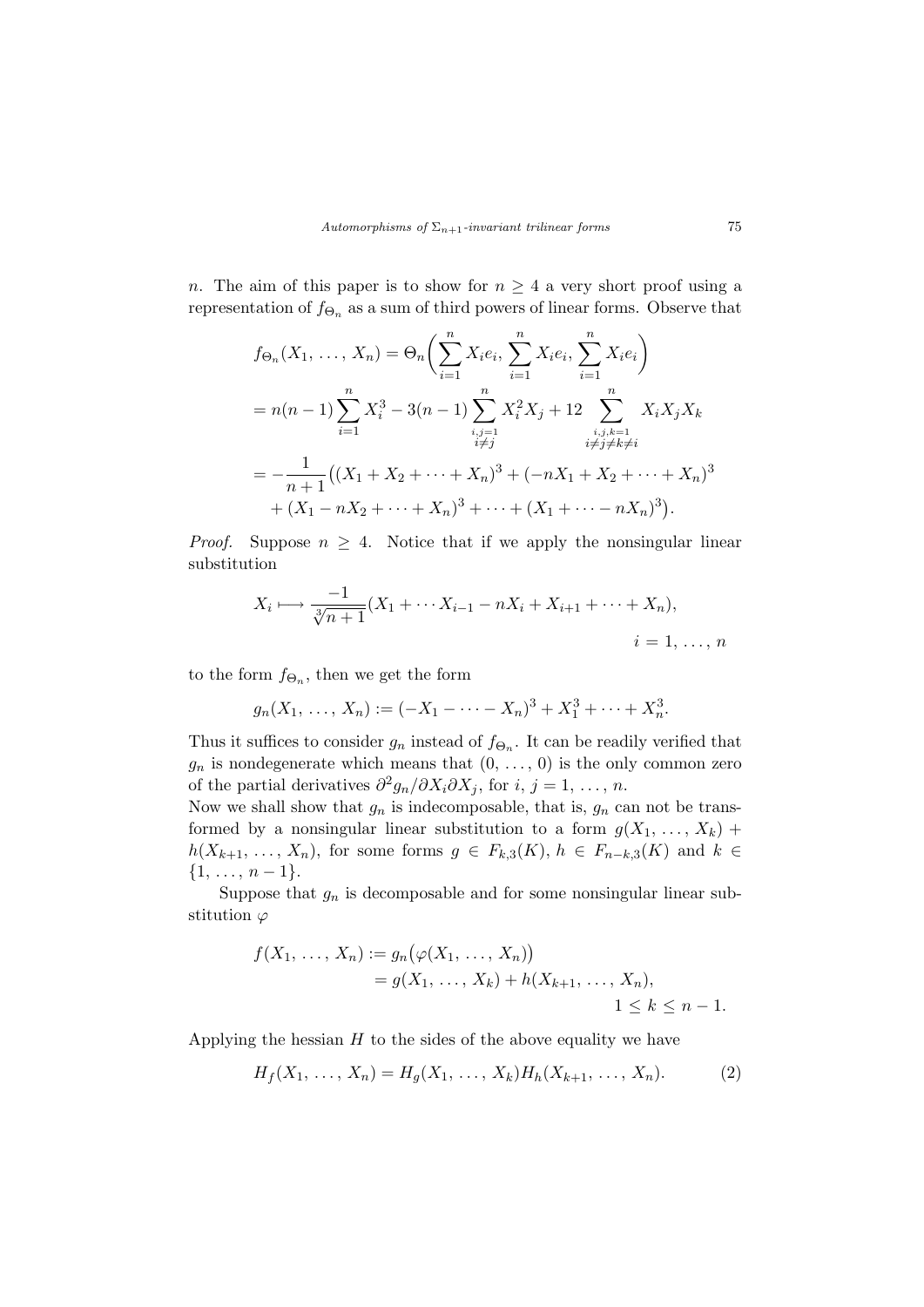Now taking into account that  $H$  is a covariant of weight 2 we get

$$
H_f(X_1, \ldots, X_n) = \det(\varphi)^2 H_{g_n}(\varphi(X_1, \ldots, X_n))
$$

which together with (2) means that  $H_{g_n}$  is a reducible polynomial. However, this is not true, because

$$
H_{g_n}(X_1, \ldots, X_n) = 6^n \bigg( -X_1^2 \sum_{i=2}^n X_2 \cdots X_{i-1} X_{i+1} \cdots X_n
$$

$$
-X_1(X_2 + \cdots + X_n) \sum_{i=2}^n X_2 \cdots X_{i-1} X_{i+1} \cdots X_n
$$

$$
- (X_2 + \cdots + X_n)(X_2 \cdots X_n) \bigg)
$$

and, by Eisenstein criterion,  $H_{g_n}$  is an irreducible polynomial. Let

$$
l_0(X_1, \ldots, X_n) = -(X_1 + \cdots + X_n),
$$
  

$$
l_i(X_1, \ldots, X_n) = X_i, \ i = 1, \ldots, n.
$$

By [2, Theorem 3.4] that says

If a nondegenerate and indecomposable form of degree  $d \geq 3$  in  $n \geq 4$ variables is a sum of  $n+1$  d-th powers of linear forms, then the linear forms are unique up to reordering and multiplying by d-th roots of unity, the above representation of  $g_n$  as a sum of  $n+1$  third powers of linear forms  $l_0, l_1, \ldots, l_n$  is unique and every automorphism permutes the summands in

$$
l_0, l_1, \ldots, l_n
$$
 is unique and every automorphism permutes the summands in this representation. Consider the group homomorphism

$$
\Phi: \operatorname{Aut}(g_n) \longrightarrow \Sigma_{n+1},
$$
  
\n
$$
\Phi(\varphi) = \sigma \Longleftrightarrow l_i^3(\varphi(X_1, \ldots, X_n)) = l_{\sigma(i)}^3(X_1, \ldots, X_n).
$$

Notice that cycles  $(0, i)$  and  $(1, \ldots, n)$  belong to im  $\Phi$ , so  $\Phi$  is an epimorphism. Moreover, ker  $\Phi = \mu_3 \text{ id}_V$ . In this way we get the exact sequence

$$
0 \longrightarrow \mu_3 \text{ id}_V \longrightarrow \text{Aut}(g_n) \longrightarrow \Sigma_{n+1} \longrightarrow 0
$$

which splits. Since  $\mu_3$  id<sub>V</sub> is contained in the center of  $\text{Aut}(g_n)$  we have

$$
Aut(g_n) \cong \mu_3 \times \Sigma_{n+1}.
$$

¤